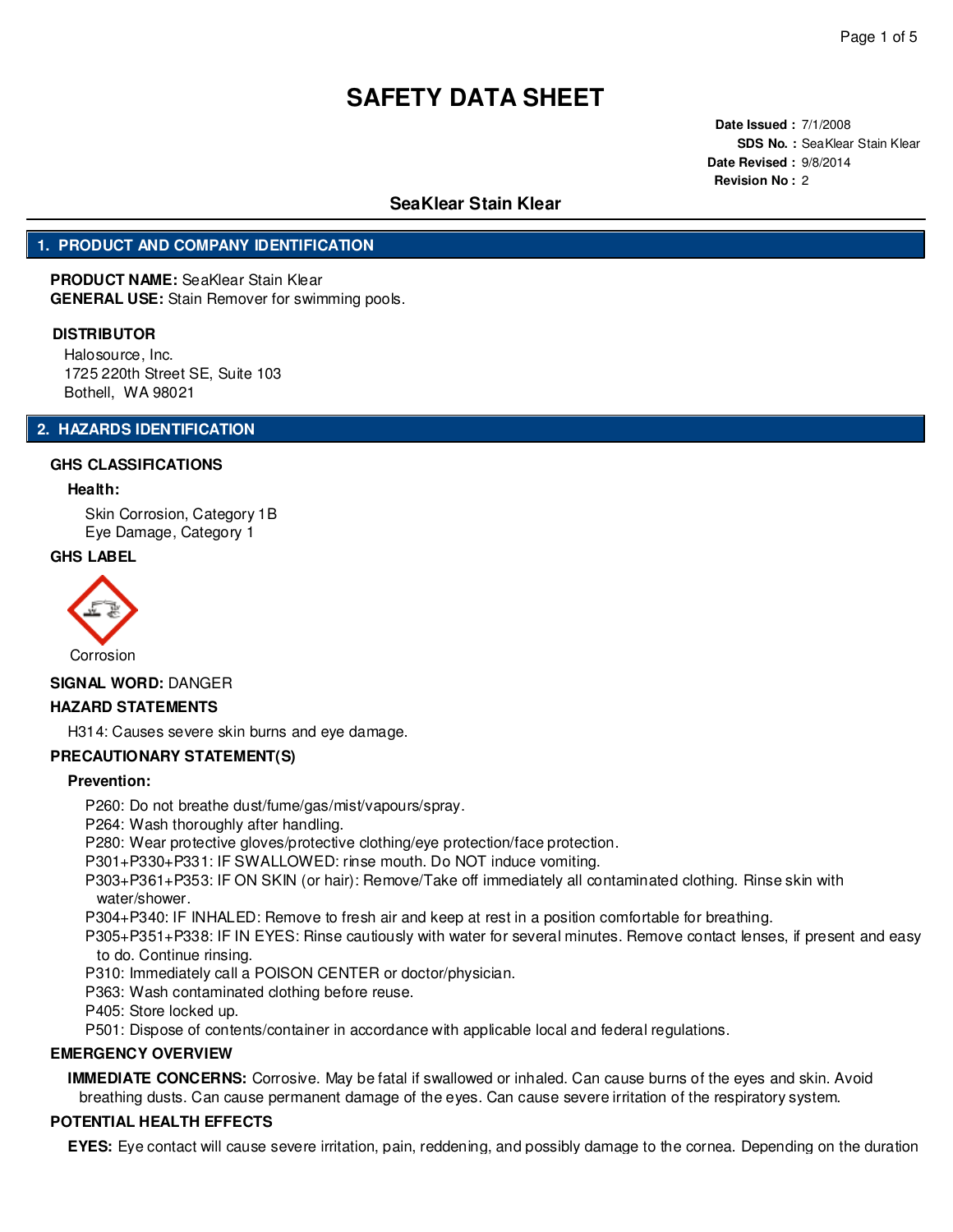**Date Issued :** 7/1/2008 **SDS No. :** SeaKlear Stain Klear **Date Revised :** 9/8/2014 **Revision No :** 2

## **SeaKlear Stain Klear**

of eye contact, damage to the cornea may be irreversible.

- **SKIN:** Corrosive to the skin, especially if contact is prolonged. Repeated or prolonged skin exposure can cause dermatitis and slow healing ulcers. Excessive contact may produce a delayed localized pain and discoloration of the skin with fingernails becoming brittle and blue with possible gangrenous ulcerations of the skin. Oxalic Acid may be absorbed via intact skin. Chronic skin absorption of oxalic acid can lead to formation of kidney and urinary tract stones.
- **INGESTION:** May irritate and cause burns of the mouth and throat. Symptoms may include burning pain of the mouth and throat. Symptoms may include burning pain of the mouth, throat and stomach followed by profuse vomiting. Small doses may cause headache, pain and twitching in muscles and cramps, while larger doses can cause weak and irregular heartbeat, drop in blood pressure and signs of heart failure. The fatal adult human dose is estimated to be 5 grams (0.18 oz.) A delayed effect of ingestion is kidney damage, possibly leasing to renal failure.
- **INHALATION:** Irritating to the nose, throat and respiratory tract with symptoms of sore throat, coughing and difficulty breathing. May cause inflammation of the respiratory tract. Chronic inhalation of this product can result in the formation of kidney and urinary tract stones.

## **3. COMPOSITION / INFORMATION ON INGREDIENTS**

| <b>Chemical Name</b>        | $Wt.$ %   | CAS       |
|-----------------------------|-----------|-----------|
| Ethanedioic acid, dihydrate | 100<br>99 | 6153-56-6 |

## **4. FIRST AID MEASURES**

- **EYES:** Immediately flush eyes with plenty of water for at least 15 minutes. Get medical attention if any adverse effect occurs.
- **SKIN:** Immediately wash skin with soap and plenty of water. Remove contaminated clothing. Get medical attention if symptoms occur. Wash clothing before reuse.
- **INGESTION:** Do not induce vomiting. Have victim rinse mouth thoroughly with water, if conscious. Never give anything by mouth to an unconscious person or one who is having convulsions. Contact a physician or poison control center immediately.
- **INHALATION:** Remove victim to fresh air. Apply artificial respiration if victim is not breathing. Do not use mouth-to-mouth method if victim ingested or inhaled substance; but induce artificial respiration with the aid of a mask equipped with a one-way valve or other proper respiratory medical device. Administer oxygen if breathing is difficult. Get immediate medical attention.
- **NOTES TO PHYSICIAN:** Provide general supportive measures and treat symptomatically. Treatment should be rapidly instituted by giving a dilute solution of calcium lactate, lime water, finely pulverized chalk, plaster, and/or milk to supply large amounts of calcium to inactivate oxalate by forming an insoluble calcium salt in the stomach. Gastric lavage is controversial, since this may compound an already severe corrosive lesion in the esophagus or stomach. However if used, gastric lavage should be done with limewater (calcium hydroxide). Intravenous gluconate or calcium chloride solutions should be given to prevent hypocalcemic tetany; in sever cases, parathyroid extract has also been given. Additionally, acute renal failure should be anticipated, and careful fluid management is necessary. Metabilically its toxicity is believed to be due to the capacity of oxalic acid to immobilize calcium and thus upset the calcium-potassium ration in critical tissues. Effective therapy against burns from oxalic acid involved replacement of calcium.

## **5. FIRE FIGHTING MEASURES**

- **GENERAL HAZARD:** This product is a combustible solid, but must be substantially preheated before it ignites. This product is corrosive and presents a severe inhalation and contact hazard to firefighters. When involved in a fire, this material may decompose and produce irritating and toxic gases (e.g. carbon monoxide, carbon dioxide and formic acid.) Finely divided dusts of this material may cause a hazard of an air/dust explosion.
- **EXTINGUISHING MEDIA:** Use Water spray, dry chemical, alcohol resistant foam, or carbon dioxide. Reduce dusts with water spray.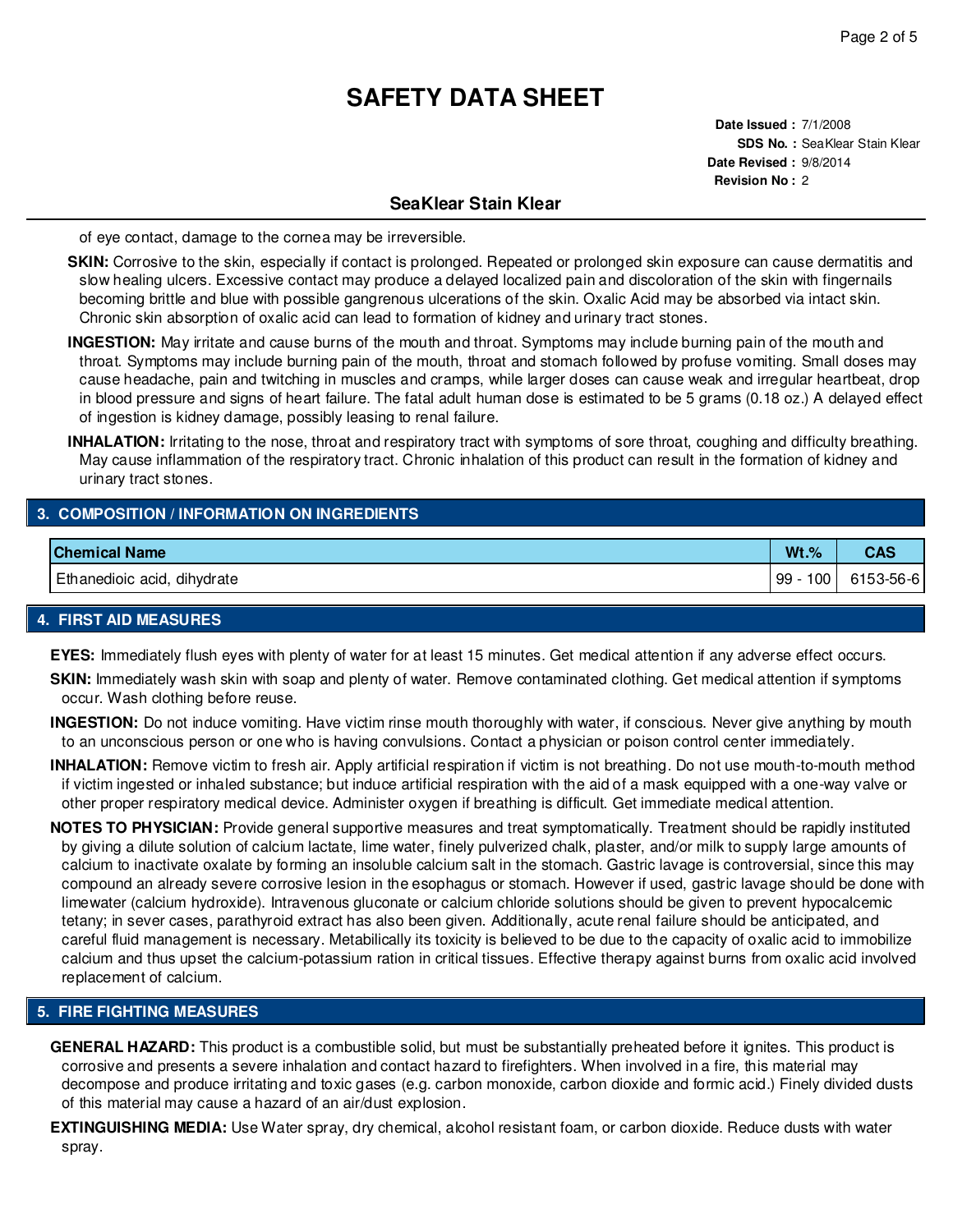**Date Issued :** 7/1/2008 **SDS No. :** SeaKlear Stain Klear **Date Revised :** 9/8/2014 **Revision No :** 2

## **SeaKlear Stain Klear**

**FIRE FIGHTING PROCEDURES:** Runoff from fire control or dilution water may be corrosive and/or toxic and cause pollution. If possible, prevent runoff water from entering storm drains, bodies of water or other environmentally sensitive areas.

FIRE FIGHTING EQUIPMENT: Firefighters should wear self-contained breathing apparatus (SCBA) and full protective gear.

## **6. ACCIDENTAL RELEASE MEASURES**

**SMALL SPILL:** Stop the flow of material. Contain the discharged material. If sweeping of area is necessary, use a dust suppressant agent which does not react with product.

LARGE SPILL: Evacuate the area promptly and keep upwind of the spilled material. Isolate the spill are to prevent people from entering. Keep materials which can burn away from spilled materials.

## **ENVIRONMENTAL PRECAUTIONS**

**WATER SPILL:** Prevent spill rinsate from contamination of storm drains, sewers, soil or groundwater.

**GENERAL PROCEDURES:** Sweep or vacuum spilled solid, minimizing generation of particulates. Use an explosion-proof vacuum. Place the material in a suitable container and dispose of according to applicable regulations. Throughly wash the area after a spill or leak clean-up.

**SPECIAL PROTECTIVE EQUIPMENT:** Wear appropriate protective equipment and clothing during clean-up.

## **7. HANDLING AND STORAGE**

**HANDLING:** This product must be handled by properly trained personnel. Do not breathe dust or vapors. Use with adequate ventilation. Wash thoroughly after handling.

**STORAGE:** Keep product tightly sealed in original containers If this product is transferred to another container, only use portable containers and tools approved for corrosive solids. Store in a cool, dry, well-ventilated area away from sunlight and heat sources. Store away from incompatible materials. No smoking in storage and use areas. Use corrosion resistant materials in storage area.

## **8. EXPOSURE CONTROLS / PERSONAL PROTECTION**

## **EXPOSURE GUIDELINES**

| OSHA HAZARDOUS COMPONENTS (29 CFR1910.1200) |             |                        |                   |                  |                   |  |  |
|---------------------------------------------|-------------|------------------------|-------------------|------------------|-------------------|--|--|
|                                             |             | <b>EXPOSURE LIMITS</b> |                   |                  |                   |  |  |
|                                             |             | <b>OSHA PEL</b>        |                   | <b>ACGIH TLV</b> |                   |  |  |
| <b>Chemical Name</b>                        |             | ppm                    | mg/m <sup>3</sup> | ppm              | mg/m <sup>3</sup> |  |  |
| Ethanedioic acid, dihydrate                 | <b>TWA</b>  | $[1]$                  | mg/m3 [1]         |                  | mg/m3             |  |  |
|                                             | <b>STEL</b> |                        |                   |                  | mg/m3             |  |  |

**Footnotes:**

**1**. Component of oxalic acid dihydrate is oxalic acid 144-62-7 or ethanodoic acid. Exposure limits listed are for oxalic acid.

**ENGINEERING CONTROLS:** Use local exhaust and corrosion-resistant ventilation. Exhaust directly to the outside.

## **PERSONAL PROTECTIVE EQUIPMENT**

**EYES AND FACE:** Wear safety glasses with side shields (or goggles) and a face shield.

**SKIN:** Impervious gloves.

**RESPIRATORY:** Use a NIOSH/MSHA-approved respirator based on specific contamination levels.

**PROTECTIVE CLOTHING:** Impervious clothing to prevent skin contact.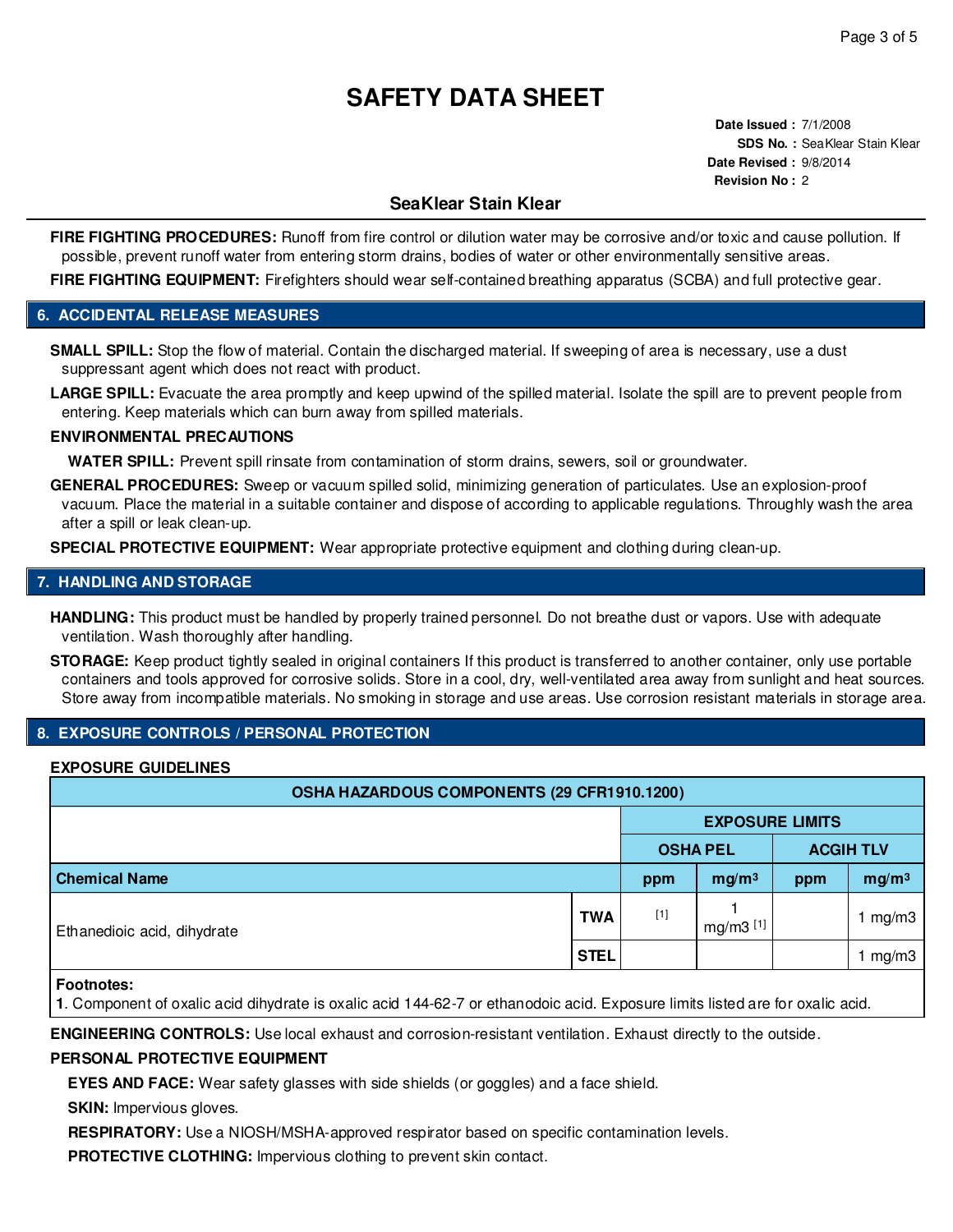**Date Issued :** 7/1/2008 **SDS No. :** SeaKlear Stain Klear **Date Revised :** 9/8/2014 **Revision No :** 2

## **SeaKlear Stain Klear**

**WORK HYGIENIC PRACTICES:** Provide safety shower and eyewash station in the work area. **COMMENTS:** The IDLH concentration for this product is 500 mg/m3.

## **9. PHYSICAL AND CHEMICAL PROPERTIES**

**PHYSICAL STATE:** Solid **ODOR:** None. **APPEARANCE:** Colorless, transparent crystalline. **pH:** 1.3 (in 0.1m solution) **FLASHPOINT AND METHOD:** Not Available **FLAMMABLE LIMITS:** 0 to 0 **VAPOR PRESSURE:** < 0.001 mmHg at 20°C **VAPOR DENSITY:** 4.3 **BOILING POINT:** Not Available **FREEZING POINT:** Not Available **SOLUBILITY IN WATER:** Freely soluble. **EVAPORATION RATE:** Not Applicable **SPECIFIC GRAVITY:** 1.65

## **10. STABILITY AND REACTIVITY**

#### **HAZARDOUS POLYMERIZATION:** No

**STABILITY:** Normally stable. If heated to melting point, sublimation and decomposition occurs.

**CONDITIONS TO AVOID:** Avoid high temperatures and ignition sources.

**HAZARDOUS DECOMPOSITION PRODUCTS:** Upon heating, water, carbon monoxide, carbon dioxide and formic acid are released.

**INCOMPATIBLE MATERIALS:** Strong alkalines, strong oxidizers, chlorites and hypochlorites, and combustible materials. In contact with iron and iron compounds, this product may react rapidly to form ferric oxalate. Contact with silver may form explosive silver oxalate. Oxalic acide dihydrate solutions is corrosive to metals.

## **11. TOXICOLOGICAL INFORMATION**

## **ACUTE**

**EYES:** Eye - (Rabbit, adult) 25 mg/24 hrs - severe irritation

Eye - (Rabbit, adult) 100 mg/4 seconds - severe irritation

**DERMAL LD50:** Skin (Rabbit, adult) 500 nig/24 hrs - mild irritation.

**ORAL LD50:** 7500 mg/kg (rat)

**NOTES:** Intraperitoneal LD50 270 mg/kg (mouse)

#### **12. ECOLOGICAL INFORMATION**

**ENVIRONMENTAL DATA:** Biodegrades at moderate rate.

**Notes:** Product is essentially non-volatile in water. May react slowly in water with photochemically produced OH radicals, but expected to be removed rapidly from surface water by direct photlysis. Not expected to bioconcentrate significantly in aquatic